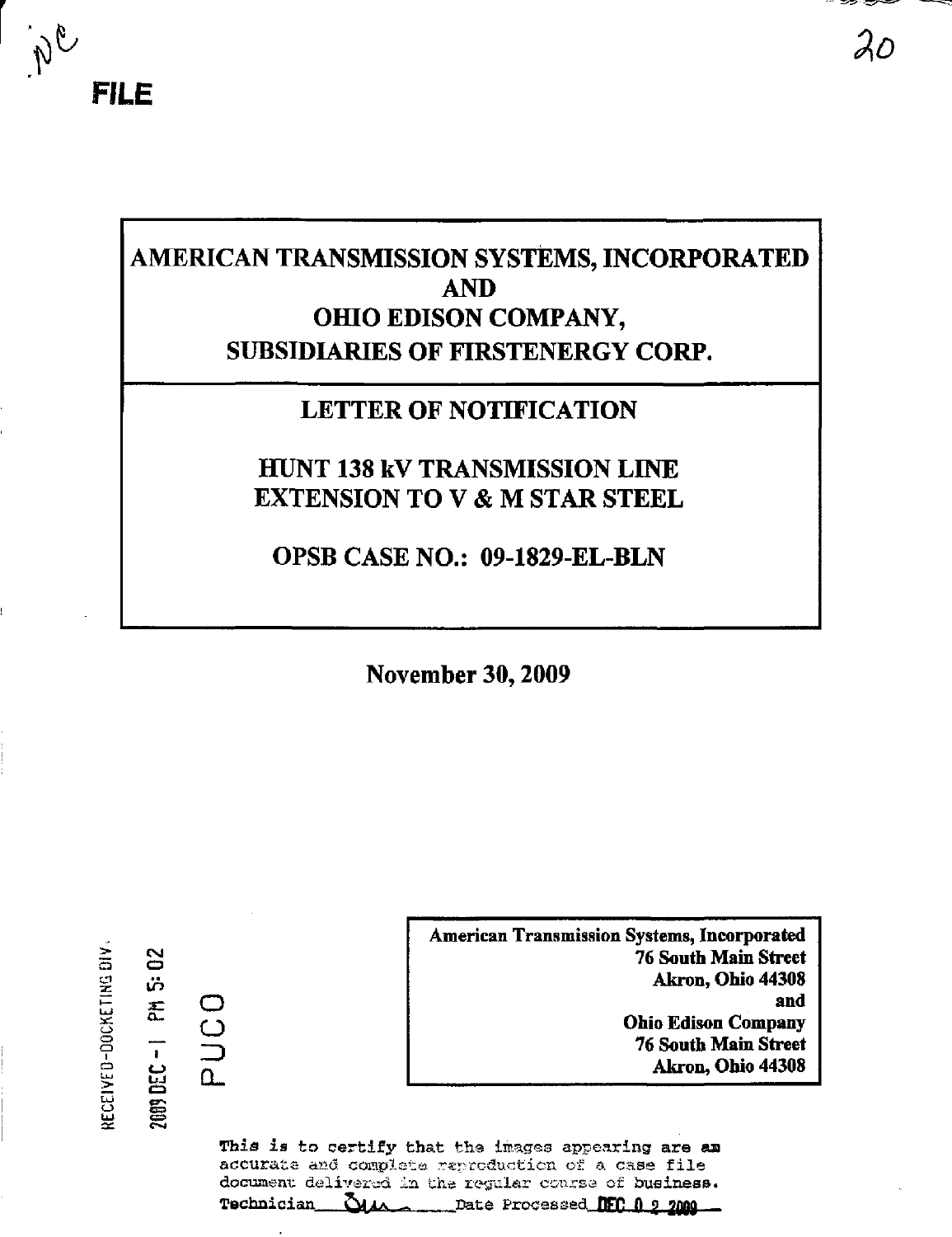## LETTER OF NOTIFICATION HUNT 138 kV TRANSMISSION LINE EXTENSION TO V & M STAR STEEL

The following information is being provided in accordance with the procedures delineated in Ohio Administrative Code Section 4906-11-01: Letter of Notification Requirements of the Rules and Regulations of the Ohio Power Siting Board.

## 4906-11-01 (B): General Information

## $4906-11-01$  (B) (1) a: Name and Reference Number

Name of Project: Hunt 138 kV Transmission Line Extension to V & M Star Steel Project ("Project").

2009 LTFR Reference: This Project is not identified in FirstEnergy Corp.'s 2009 Electric Long-Term Forecast Report ("LTFR") submitted to the Public Utility Commission of Ohio in Case Number 09-0504-EL-FOR

## $4906-11-01$  (B) (1) b : Brief Description of Project

In this Project, American Transmission Systems, Incorporated ("ATSI") and the Ohio Edison Company ("Ohio Edison"), subsidiaries of FirstEnergy Corp., are proposing to install an approximately 1,600 feet long, radial transmission line extension of the existing Hunt 138 kV Transmission Line to a customer-owned new facility.

The new transmission line construction will extend from the existing Hunt 138 kV transmission supply line that connects to the existing  $V \& M$  Star Steel Substation #1, to the new V  $\&$  M Star Steel primary metering station, which is being installed on property located within the V & M Star Steel Plant approximately 1600 foot to the north. As a part of the project, nine (9) new poles will be installed for the transmission line extension.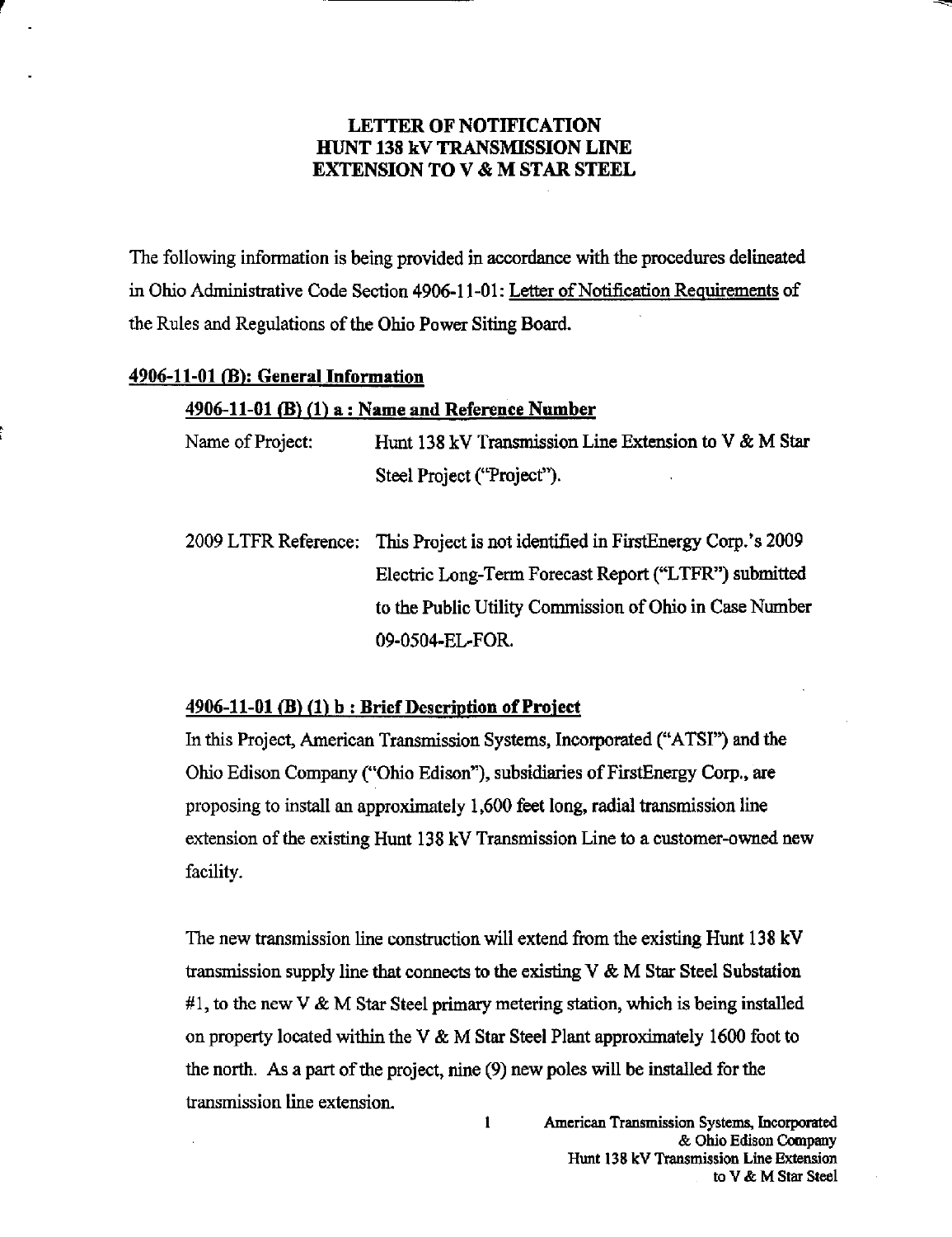ATSI owns the existing Himt 13 8 kV transmission line and will own the extended transmission line, structures and associated hardware. Ohio Edison will own the last span of the transmission line into  $V \& M$  Star Steel's primary metering station.

The Project area is located northwest of the intersection of US 422 and SR 711, in the City of Youngstown, Mahoning County, Ohio. The general location of the Project is shown in Exhibit 1, which is a partial copy of the United States Geologic Survey, Mahoning County Ohio Quad Map, ID number 41080-A6. Exhibit 2 shows the general layout of the proposed Project.

## 4906-11-01 (B)  $(1)$  c : Why the Project Meets the Requirements for a Letter of **Notification**

The Project meets the requirements for a Letter of Notification because the Project is within the types of project defined by Item  $(1)(e)$  of the Application Requirement Matrix for Electric Power Transmission Lines in Appendix A of 4906-1-01 of the Ohio Administrative Code. This item states:

(]) Rerouting or extension or new construction of single or multiple circuit electric power transmission line(s) as follows:

(e) Line(s) one hundred twenty-five kV and above, but less than three hundred kV, and greater than 0.2 miles in length.

The proposed Project includes installing approximately 1,600 feet (0.3 mile) of single-circuit 138 kV transmission line including the installation of nine (9) new poles.

## 4906-11-01 (B) (2): Need for the Project

The proposed Project is essential for supplying the increasing electric load of an existing customer. V & M Star Steel is an industrial customer that will require a substantial electrical load increase to operate a new rolling-mill in their facility.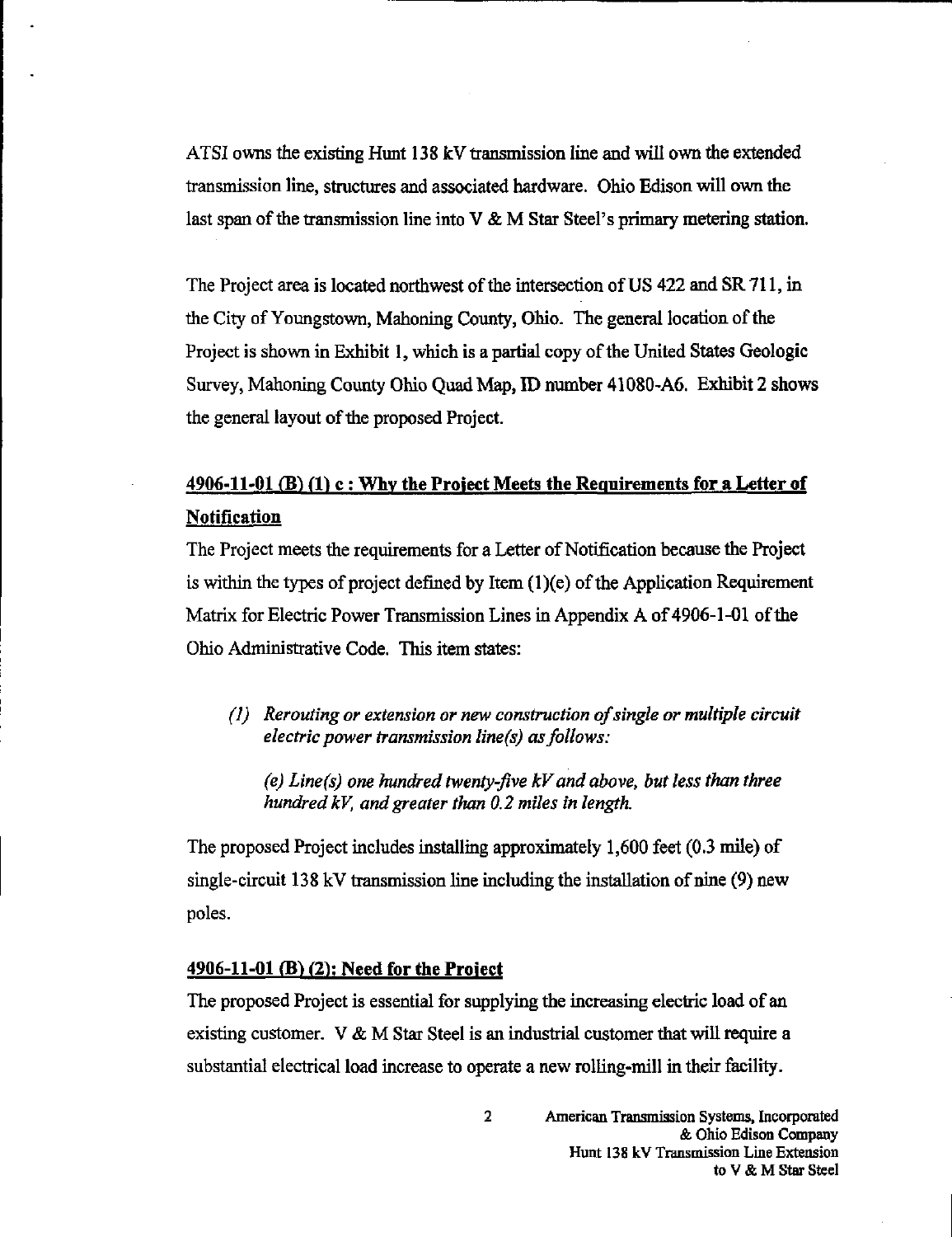Total estimated load consumption is 55 mVA. The Hunt 138 kV Transmission Line is the closest transmission line to the customer's facility, and will be extended to supply the customer's service at their new primary metering station.

#### 4906-11-01 fB) (3): Location Relative to Existing or Proposed Lines

The location of the Project relative to existing or proposed transmission lines is shown in the FirstEnergy System Facilities map, included as the last page of Chapter 3 of the confidential portion of the FirstEnergy Corp. 2009 Long-Term Forecast Report submitted to the PUCO in case no. 09-504-EL-FOR under rules 4901:5-5:04 (C) of the Ohio Administrative Code. This map shows ATSI's 345 kV and 138 kV transmission lines and transmission substations, including the location of the Hunt 138 kV transmission line. The project area is located approximately 10  $\frac{1}{2}$  inches  $(11$  by 17 inch printed version) from the left edge of the map box and 6 inches  $(11)$ by 17 inch printed version) firom the bottom of the map box. The general location of the Project is shown on Exhibit No. 1. The general layout of the Project is shown in Exhibit No. 2.

#### 4906-11-01 (B) (4): Alternatives Considered

There were no other alternatives considered.

## 4906-11-01 (B) (5): Construction Schedule

Construction on the Project is expected to begin on approximately September 1, 2010 and is expected to be completed and placed in-service by November 30,2010.

## 4906-11-01 (B) (6): Area Map

Exhibit No. 1 is a map depicting the general location of the project site. To locate and view the project site from the Columbus, Ohio area, travel north on Interstate 71 for approximately 100 miles. Take exit 209 to merge onto 1-76 E/US-224 E toward Akron approximately 18.4 miles. Take the exit onto 1-76 E towards Akron for approximately 1.7miles. Take the exit onto I-76E / I-77S toward Akron and

> 3 American Transmission Systems, Incorporated & Ohio Edison Company Hunt 138 kV Transmission Line Extension to V & M Star Steel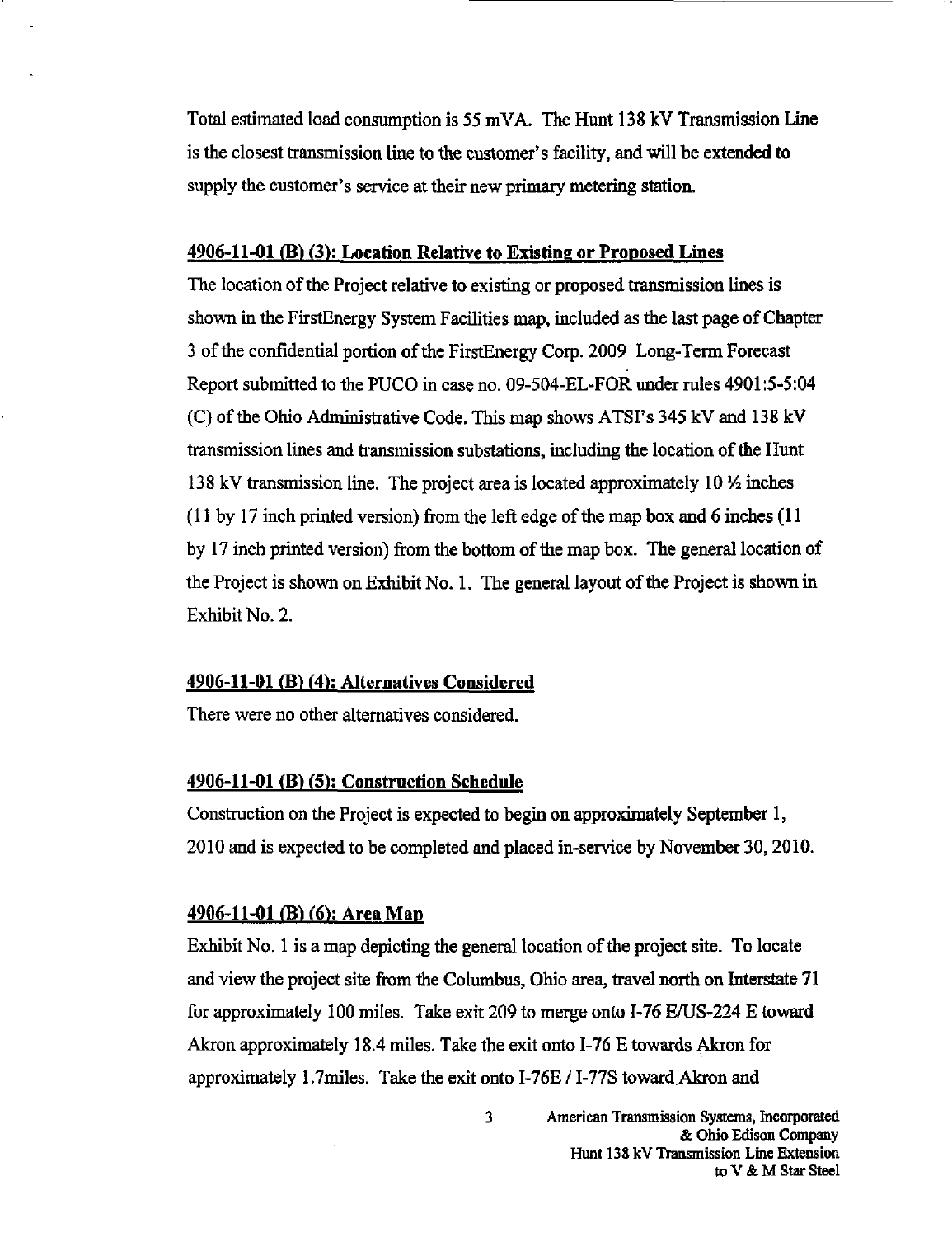continue for approximately 40.1 miles. Continue on 1-80 E for approximately 4.5 miles. Then continue on I-680S for about 2.8 miles and take exit 3A to merge onto OH-711 E toward M L King Blvd for approximately 1.3 miles. Take the US-422 exit toward Youngstown/Girard for 0.3 miles and turn right at Martin Luther King Jr. Blvd / US-422 and arrive at 2669 Martin Luther King Jr. Blvd.

## 4906-11-01 (B) (7): Property Owner List

Property along the Project route is currently owned by the Cities of Girard and Youngstown and the State of Ohio. It is expected that the parcel of land owned by the City of Girard will be annexed by the City of Youngstown. Prior to beginning construction on the Project, easements for the transmission line right-of-way will be obtained from the City of Youngstown and the State of Ohio.

## 4906-11-01 (O: Technical Features of the Project

## 4906-11-01 (C) (1): Operating Characteristics

The new transmission line tap will be designed and constructed for 138 kV operation. The transmission line tap has the following characteristics:

| Voltage:         | 138 kV                                                     |  |  |  |
|------------------|------------------------------------------------------------|--|--|--|
| Conductor:       | 795 kcmil 26/7 ACSR                                        |  |  |  |
| Ground Wire:     | 3#6 Alumoweld                                              |  |  |  |
| Insulators:      | Polymer Horizontal Post                                    |  |  |  |
| Structure types: | Exhibit No. 3 - Double Circuit Tangent Structure           |  |  |  |
|                  | Exhibit No. 4 - Tangent Dead End With Slack Span Structure |  |  |  |
|                  | Exhibit No. 5 – Corner Dead End With Slack Span Structure  |  |  |  |
|                  | Exhibit No. 6 – Steel Pole Corner Dead Structure           |  |  |  |
|                  | Exhibit No. 7 - Braced Post Laminate Tangent and Light     |  |  |  |
|                  | <b>Angle Structure</b>                                     |  |  |  |

The proposed Project is expected to be located entirely on property owned by either the City of Youngstown or the State of Ohio, and new right-of-way will be required.

4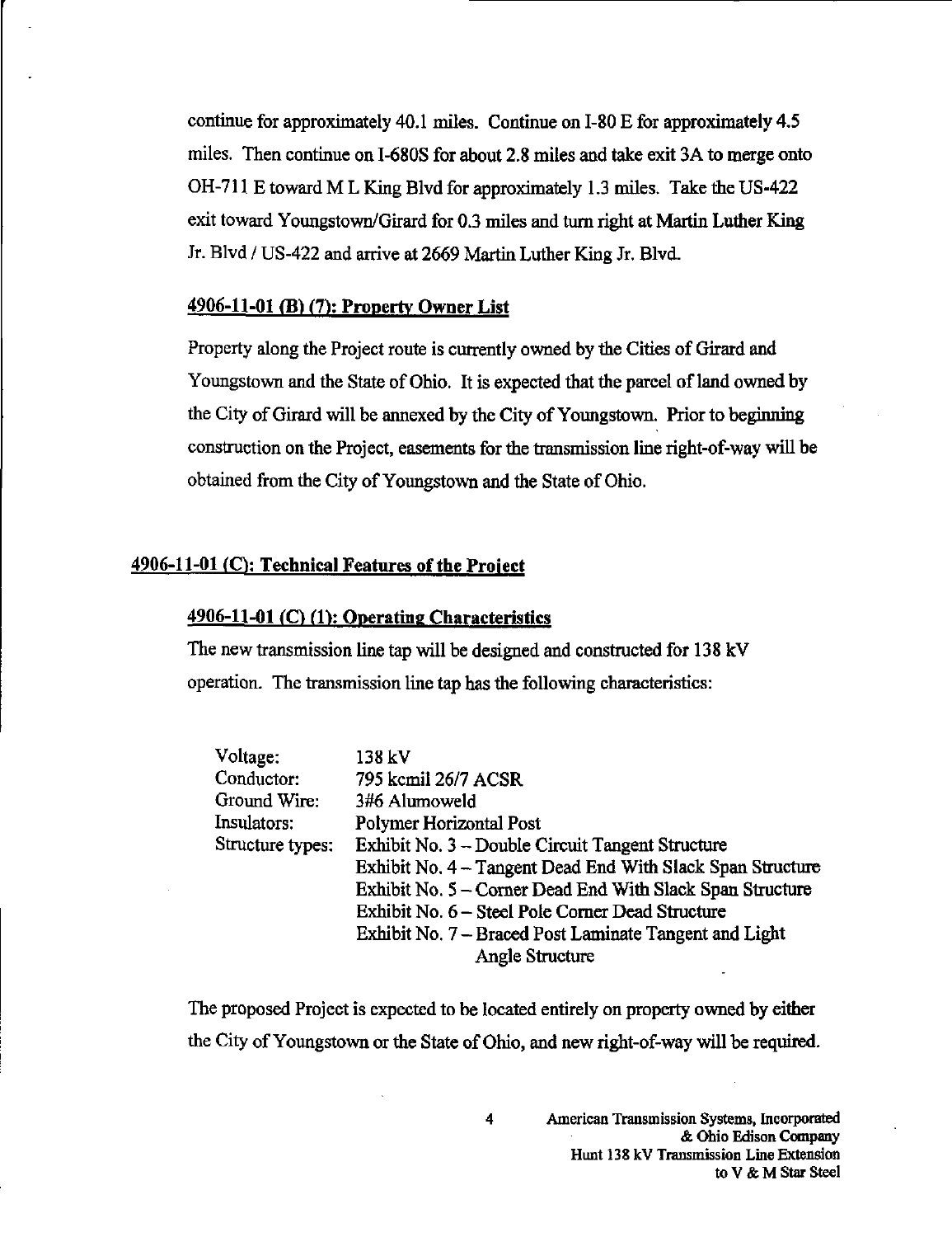#### 4906-11-01 (C) (2) a: Calculated Electric and Magnetic Fields

The following table itemizes the line loading of the transmission line tap being installed in the proposed Project. The normal line loading of 582 amps and emergency line loading of 582 amps is based on the maximum load to be served to the customer owned station. The winter rating is based on the continuous maximum conductor ratings (MCR) of the circuits for an ambient temperature of zero degrees centigrade (32 deg. F), wind speed of 1.3 miles per hour, and a circuit design operating temperature of 100 degrees centigrade (212 deg. F).

| <b>Line Name</b>                                     | <b>Normal Loading</b> | <b>Emergency</b>    | <b>Winter Rating</b> |
|------------------------------------------------------|-----------------------|---------------------|----------------------|
|                                                      | Amps                  | <b>Loading Amps</b> | Amps                 |
| Hunt 138 kV Transmission Line to V & M<br>Star Steel | 582                   | 582                 | 1320                 |

The following EMF calculations were performed using the EPRI EXPOCALC program software. This program software assumes the input transmission line configuration is located on flat terrain. Also, a balanced, three-phase circuit loading is assumed for the transmission circuits. The model utilizes the normal, emergency, and winter rating of the transmission line extension.

| <b>EMF CALCULATIONS</b>     |                                | <b>Electric Field</b><br>kV/meter | <b>Magnetic Field</b><br>mGauss |
|-----------------------------|--------------------------------|-----------------------------------|---------------------------------|
| Normal<br>Loading           | <b>Under Lowest Conductors</b> | 2.10                              | 57.44                           |
|                             | At Right-of-Way Edges          | 0.02 / 0.42                       | 28.76 / 37.38                   |
| <b>Emergency</b><br>Loading | <b>Under Lowest Conductors</b> | 2.10                              | 57.44                           |
|                             | At Right-of-Way Edges          | 0.02 / 0.42                       | 28.76/37.38                     |
| Winter<br>Rating            | <b>Under Lowest Conductors</b> | 2.10                              | 203.34                          |
|                             | At Right-of-Way Edges          | 0.02 / 0.42                       | 74.68 / 126.33                  |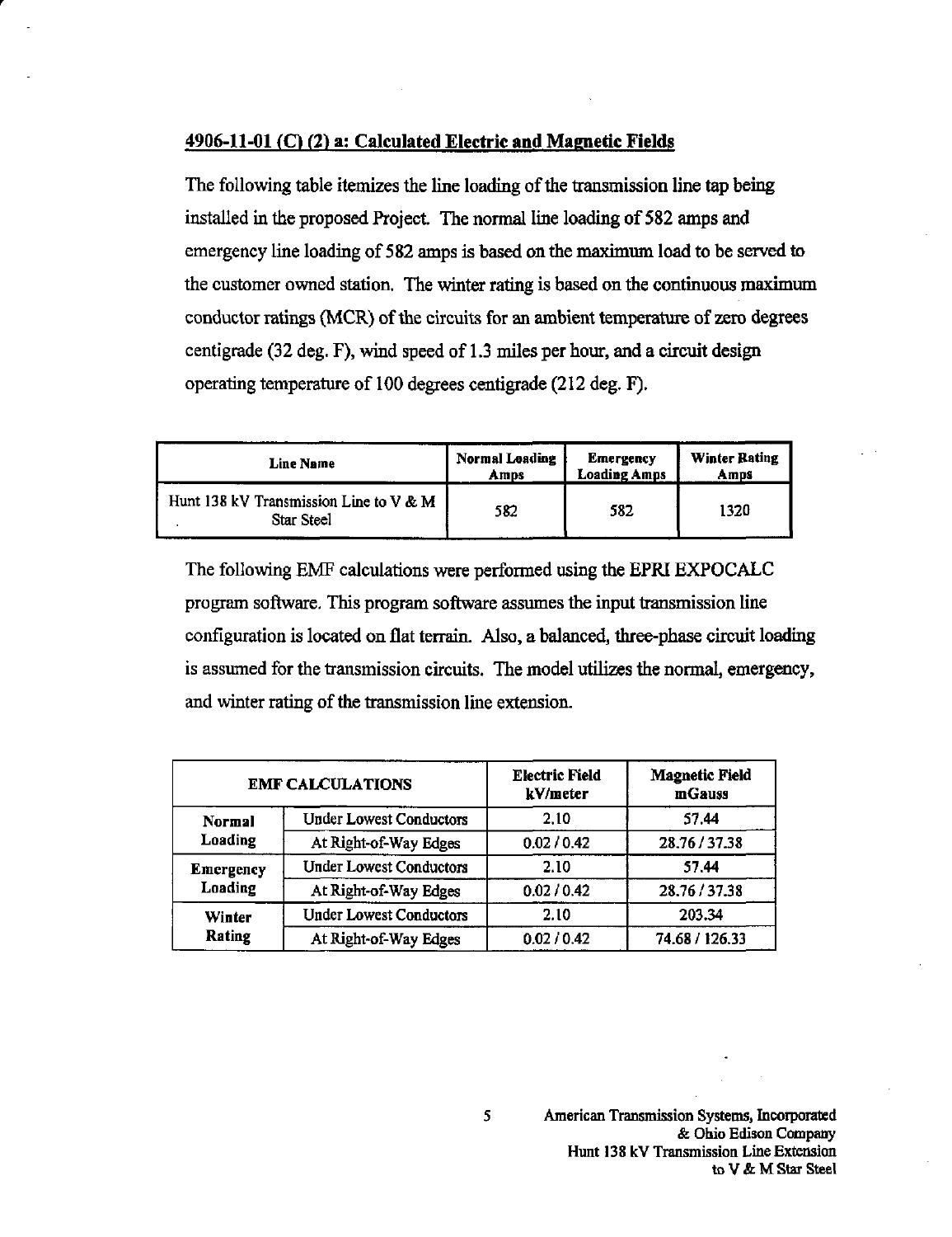#### 4906-11-01 (O (2) b: EMF Discussion

#### Background Information

Electric and magnetic fields (EMFs) are naturally occurring in the environment and can be found in the Earth's interior and in the human body. EMFs are generated essentially anywhere there is a flow of electricity, including electrical appliances and power equipment. Electric fields are associated with the voltage of the source; magnetic fields are associated with the flow of current in a wire. The strength of these fields decreases rapidly with distance firom the source. EMFs associated with electricity use are not disruptive to cells like x-rays or ultraviolet rays from the sun. These fields are thought to be too weak to break molecules or chemical bonds in cells. Extensive research has been conducted over the past three decades to determine whether EMFs are associated with adverse health effects. A number of independent scientific panels have reviewed the research and have stated that there is no basis to conclude that EMFs cause adverse health effects nor has it been shown that levels in everyday life are harmful.

#### Recent Developments

As a part of the National Energy Policy Act of 1992, the Electric and Magnetic Fields Research and Public Information Dissemination (EMF RAPID) program was initiated within the five-year effort mder the National EMF Research Program. The culmination of this five-year effort resulted in a final RAPID Working Group report, which was released for public review in August 1998. The Director of the National Institutes of Environmental Health Sciences (NIEHS) then prepared a final report to Congress after receiving public comments.

The NIEHS' Director's fmal report, released to Congress on May 4,1999, concluded that extremely low frequency electric and magnetic fields (ELF-EMF) exposure cannot be recognized at this time as entirely safe because of weak scientific evidence that exposure may pose a leukemia hazard. The Director further stated that the conclusion of this report is insufficient to warrant aggressive regulatory concern.

> 6 American Transmission Systems, Incorporated & Ohio Edison Company Hunt 138 kV Transmission Line Extension to V&M Star Steel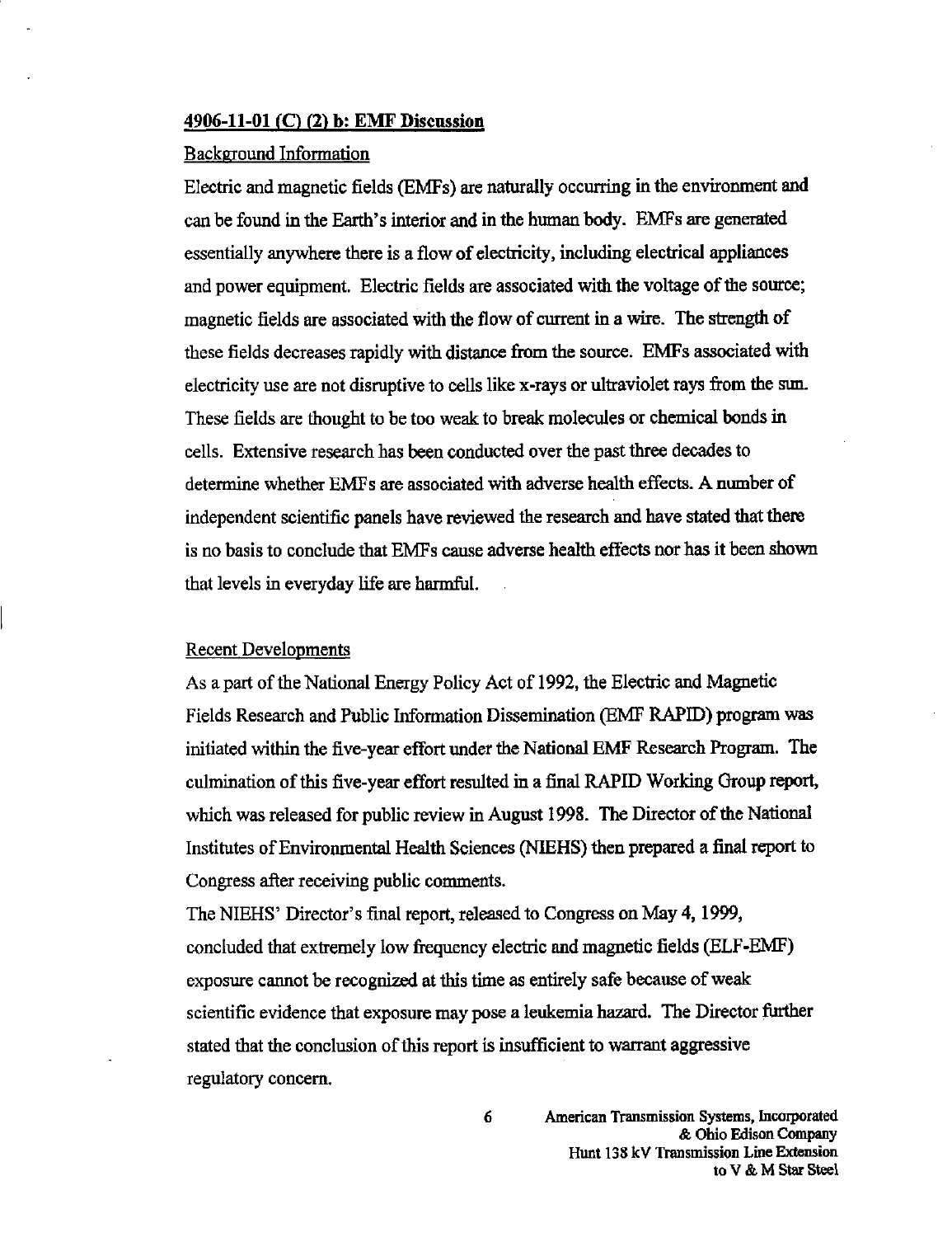#### Sources for Additional Information

The following websites sponsored by federal agencies or other organizations provide additional information on EMF:

- Centers for Disease Control/National Institute for Occupational Safety and Health: http://www.cdc.gov/niosh/topics/emf/
- National Institute of Environmental Health Sciences (NIEHS) EMF Rapid Program: http://www.niehs.nih.gov/health/topics/agents/emf/

#### 4906-11-01 (C) (3): Estimated Costs

The estimated capital costs by FERC Accounts for the proposed Project are:

| Account                           | Cost       |
|-----------------------------------|------------|
| 350 Land Rights                   | 2,000<br>S |
| 355 Poles and Fixtures            | \$594,000  |
| 356 Overhead Conductors & Devices | \$165,000  |
| Removal                           |            |
| Total                             | \$761,000  |

The Project costs will be reimbursed by V & M Star Steel.

#### 4906-11-01 (D): Socioeconomic Data

#### 4906-11-01 (D) (1): Land Use

The Project area is located in an industrial area. Neighboring land use in the area of the proposed Project is industrial. Based on the U.S. Bureau of Census estimates, the 2000 population of the City of Youngstown was 73,818, and Mahoning County was 257,555, and the City of Girard was 10,902 and Trumbull County, Ohio was 225,116.

### 4906-11-01 (D) (2): Agricultural Land

The placement of the new structures and guying will not impact agricultural land use. There will be no structures in agricultural land.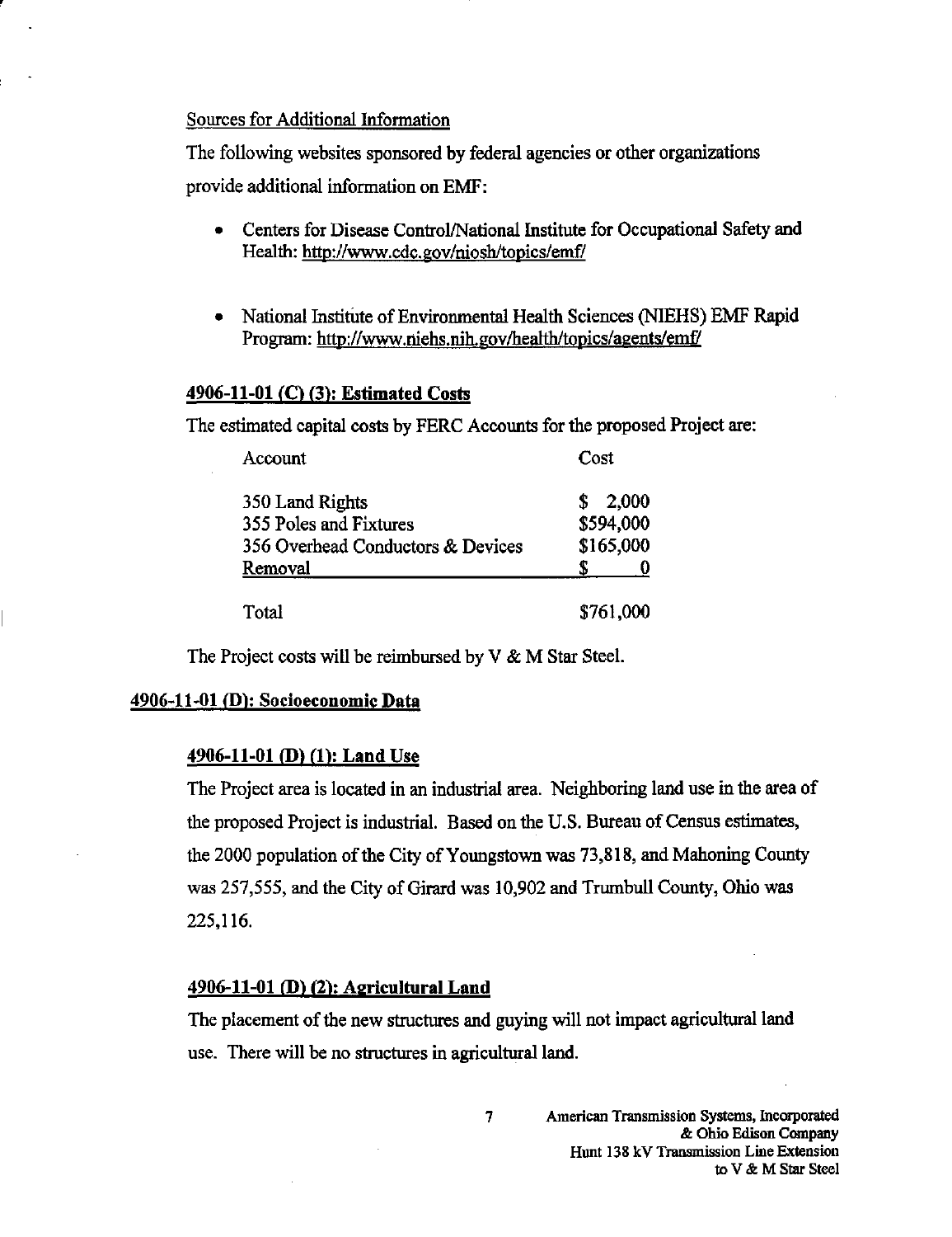## 4906-11-01 (D) (3): Archaeological or Cultural Resources

As part of ATSI's investigation of the project site, a search of the Ohio Historic Preservation Office (OHPO) National Register of Historic Places on-line database was conducted. This search did not identify the existence of any historic sites within the project area. Properties in the OHPO database include all Ohio listings on the National Register of Historic Places as well as districts, sites, buildings, structures, and objects that are significant in American history, architecture, archeology, engineering, and culture.

#### 4906-11-01 (B) (4) a : Documentation of Letter of Notification Transmittal

This Letter of Notification is being provided concurrentiy to the following officials of the City of Youngstown, Mahoning County, and the City of Girard, Trumbull County, Ohio.

#### Mahoning County

The Honorable David Ludt Mahoning County Commissioner 21 W. Boardman Street Second Floor Youngstown, OH 44503

The Honorable John McNally Mahoning County Commissioner 21 W. Boardman Street Second Floor Youngstown, OH 44503

The Honorable Anthony Traficanti Mahoning County Commissioner 21 W. Boardman Street Second Floor Youngstown, OH 44503

Mr. Richard A. Marsico, P.E., P.S. Mahoning County Engineer 940 Bears Den Road Youngstown, OH 44512

Michael O'Shaughnessy Director, Planning Commission 50 Westchester Drive, Suite 203 Youngstown, OH 44515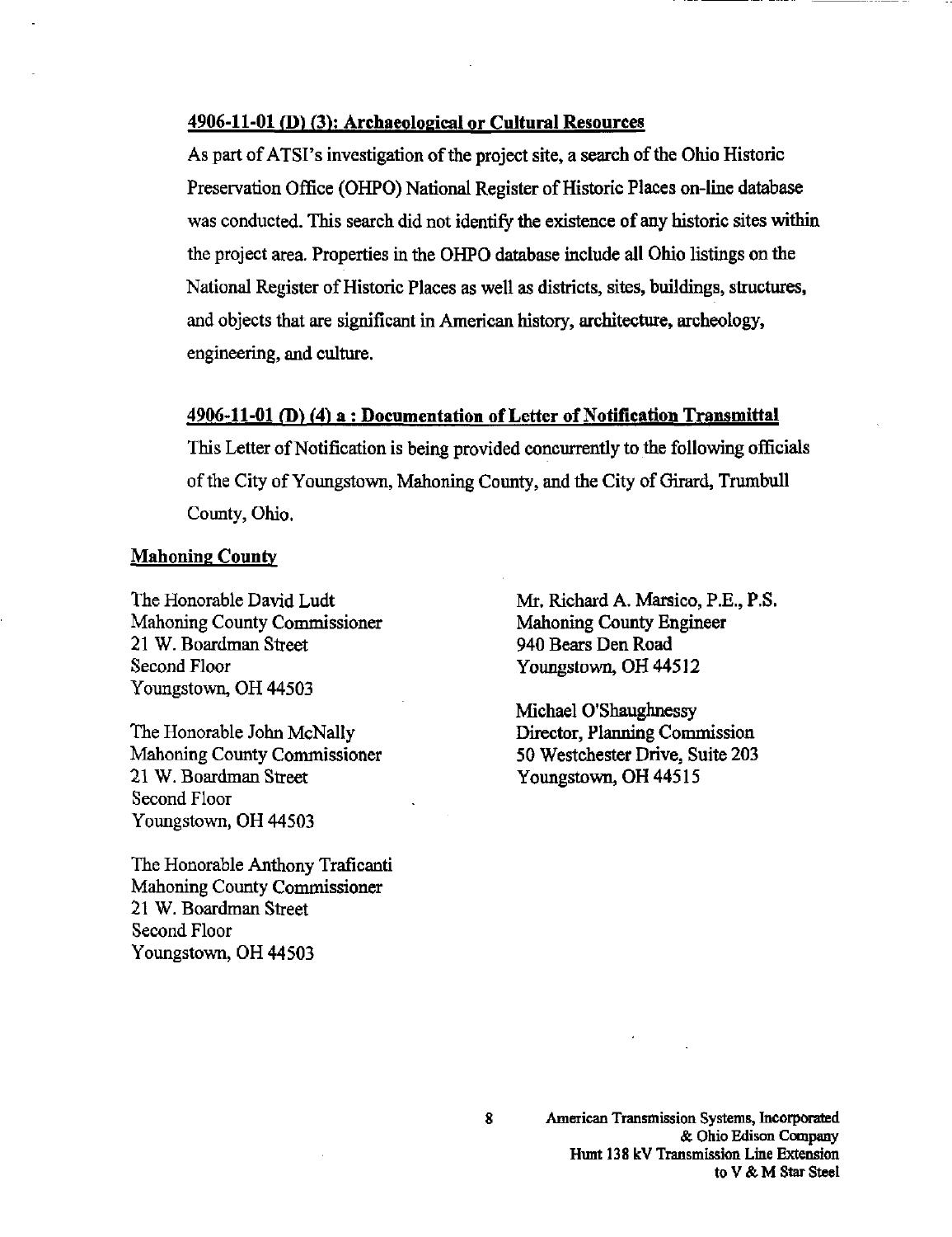#### City of Youngstown

The Honorable Jay Williams Mayor, City of Youngstown  $6<sup>th</sup>$  Floor, City Hall 26 South Phelps Street Youngstown, OH 44503

The Honorable Chuck Sammarone President of Council, City of Youngstown 6<sup>th</sup> Floor, City Hall 26 South Phelps Street Youngstown, OH 44503

Trumbull County

The Honorable Paul E. Heltzel Trumbull County Commissioner 160 High St. Warren, OH 44481

The Honorable Daniel E. Polivka Trumbull County Commissioner 160 High St. Warren, OH 44481

The Honorable Frank S. Fuda Trumbull County Commissioner 160 High St. Warren, OH 44481

City of Girard

The Honorable James L. Melfi Mayor, City of Girard City Hall 100 W. Main Street Girard, OH 44420

Chuck Shasho City Engineer, City of Youngstown 5<sup>th</sup> Floor, City Hall 26 South Phelps Street Youngstown, OH 44503

Valencia Y. Marrow Clerk of Council, City of Youngstown 6<sup>th</sup> Floor, City Hall 26 South Phelps Street Youngstown, OH 44503

David DeChristofaro, P.E., P.S. Trumbull County Engineer 650 North River Rd.NW Warren, OH 44483

Bill Miller Director, Planning Commission 347 North Park Avenue Warren, OH 44481

The Honorable Reynold Paolone President of Council, City of Girard City Hall 100 W. Main Street Girard, OH 44420

American Transmission Systems, Incorporated & Ohio Edison Conpany Hunt 138 kV Transmission Line Extension to V&M Star Steel

 $\overline{9}$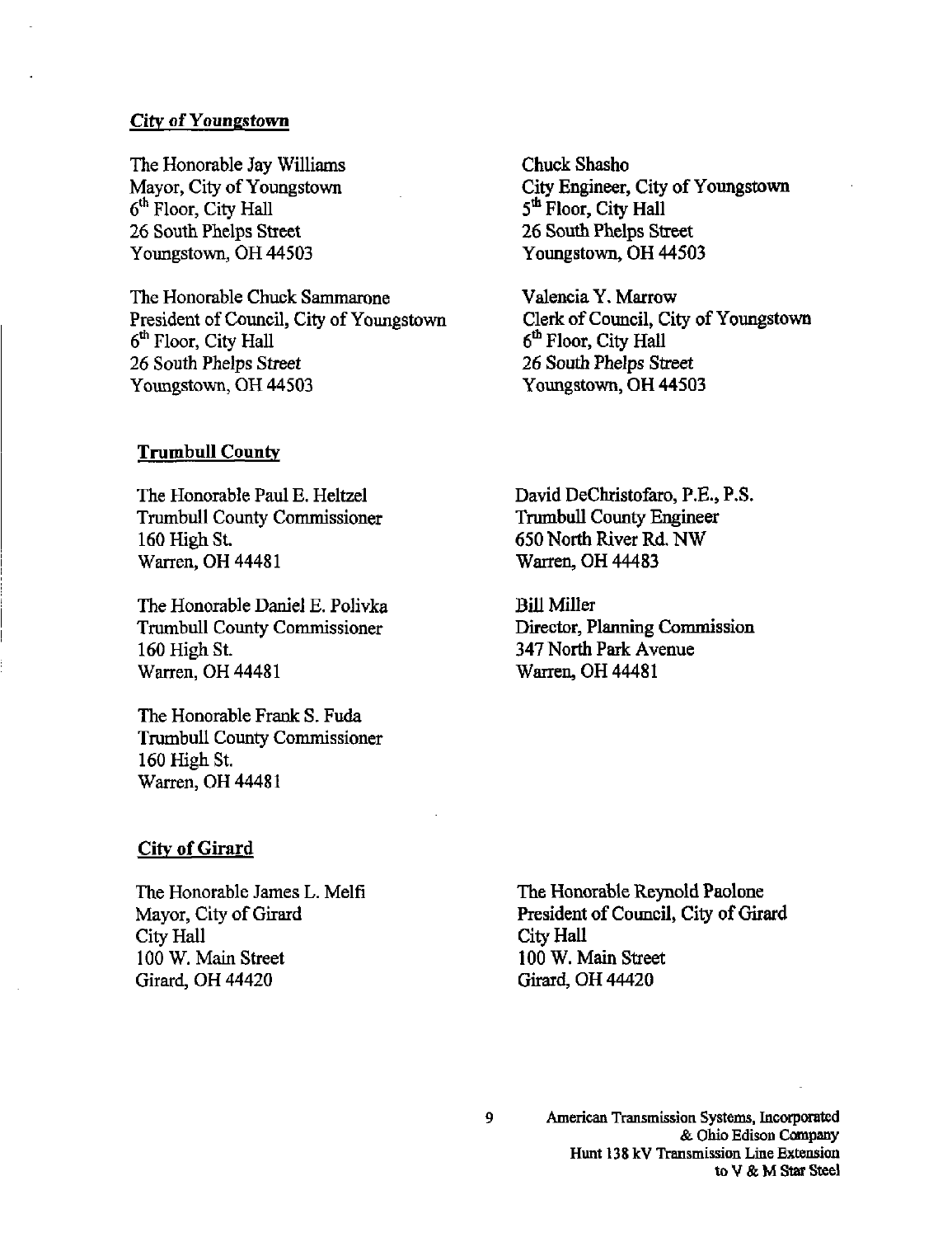George Finelli David Hall City of Girard 100 W. Main Street 365 Beaver Girard, OH 44420 Girard, OH 44420

Chair, Planning Commission City Engineer, City of Girard

Copies of the transmittal letters to these officials have been included with the transmittal letter submitting this Letter of Notification to the Ohio Power Siting Board.

## 4906-11-01 (D) (4) b: Public Information Program

Ohio Edison's Manager of External Affairs will advise local officials of features and the status of the proposed transmission line Project as necessary.

#### $4906-11-01$  (D) (5): Current or Pending Litigation

There is no known current or pending litigation involving this Project.

#### 4906-11-01 (D) (6): Local, State, and Federal Requirements

There are no known local, state, or federal requirements that must be met prior to commencement of construction on the proposed transmission line Project.

#### $4906-11-01$  (E): Environmental Data

#### $4906-11-01$  (E) (1): Endangered, Threatened, and Rare Species Investigation

The Project will not adversely affect federal or state designated species. Pursuant to a July 6, 2009 letter from the Ohio Department of Natural Resources, there are no records of rare or endangered species within a one mile radius of the Project. The July 6,2009 letter from the Ohio Department of Natural Resources is attached as Exhibit 8.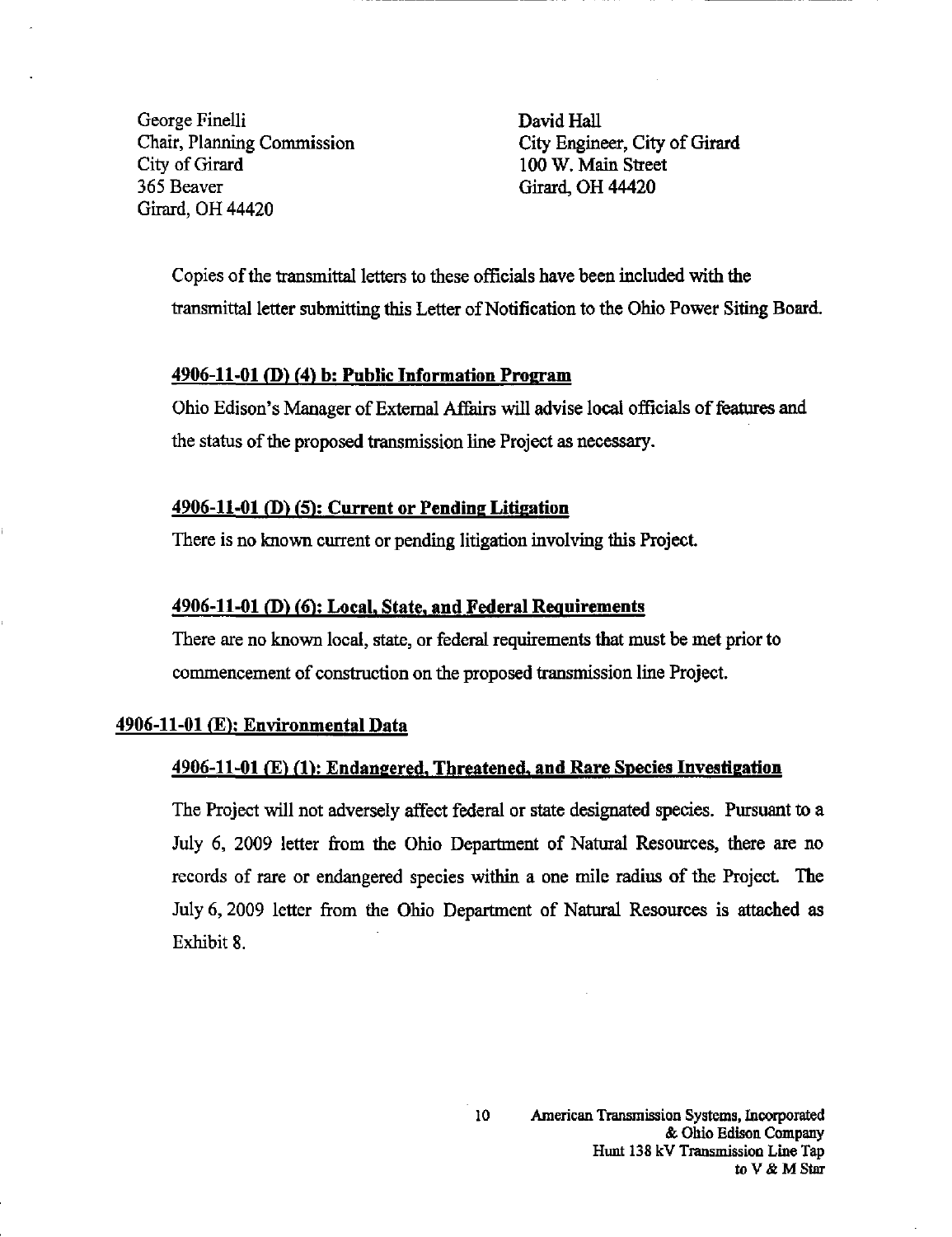#### 4906-11-01 (E) (2): Areas of Ecological Concern

A National Environmental Policy Act ("NEPA") Report ("NEPA Report") produced for the V & M Project on this site discusses areas of ecological concern for this Project. The NEPA Report references correspondence with the United States Fish and Wildlife Service regarding the presences of potential habitat of the Indiana Bat in the Project area. The NEPA Report indicates that approximately 9 trees that would provide Indiana Bat habitat will be removed by the V & M Star Tomahawk Expansion Project. If any of these potential Indiana Bat habitat trees are located along the route of the transmission line, in order to avoid impact to the Indiana Bat during the construction of the transmission line, they will be removed in the October through March period.

#### 4906-11-01 (E) (3): Additional Information

Construction and operation of the proposed Project will be in accordance with the requirements specified in the latest revision of the NESC as adopted by the PUCO and will meet all applicable safety standards established by OSHA.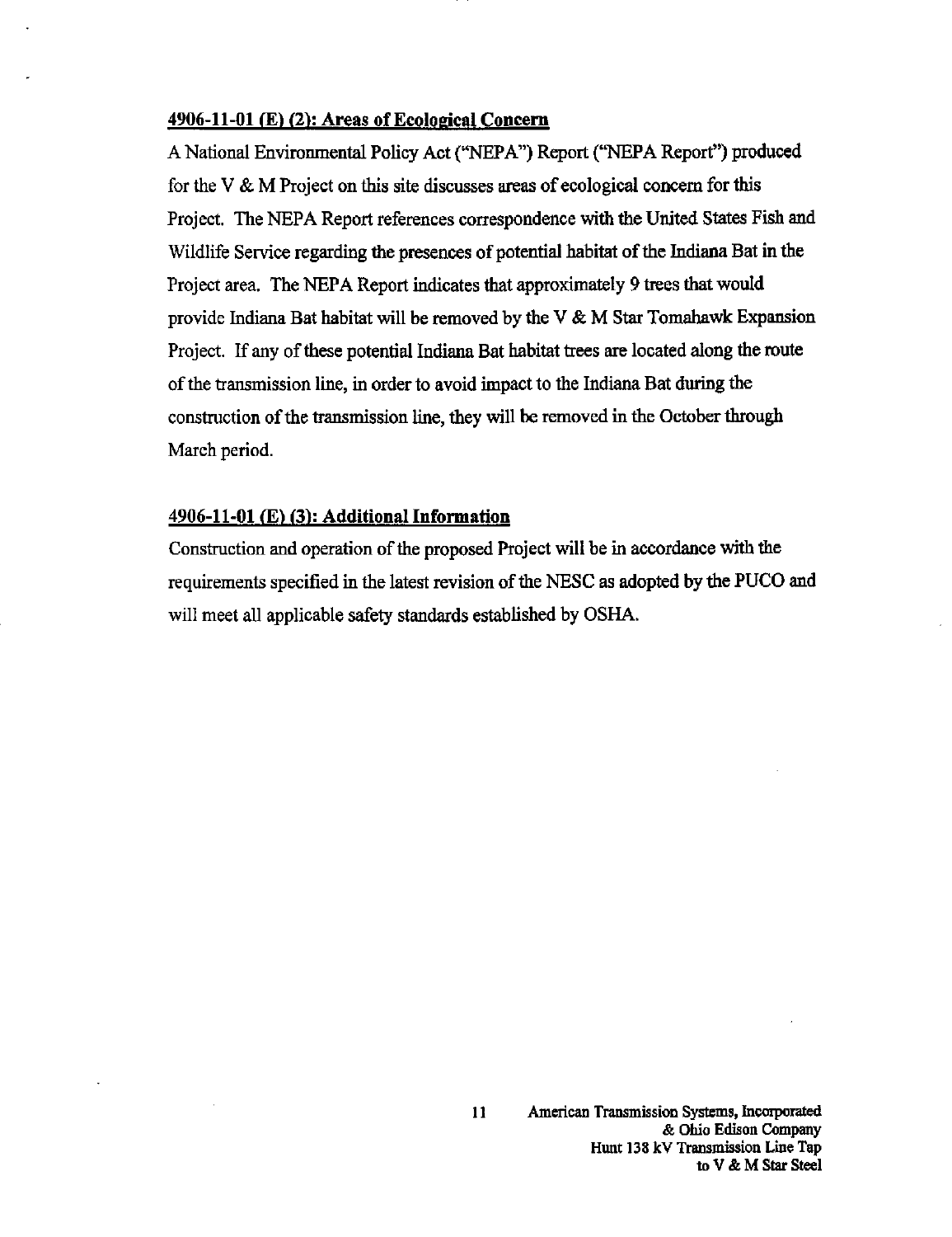

[www.delorme.com](http://www.delorme.com)

 $1" = 2,000.0$  ft Data Zoom 14-0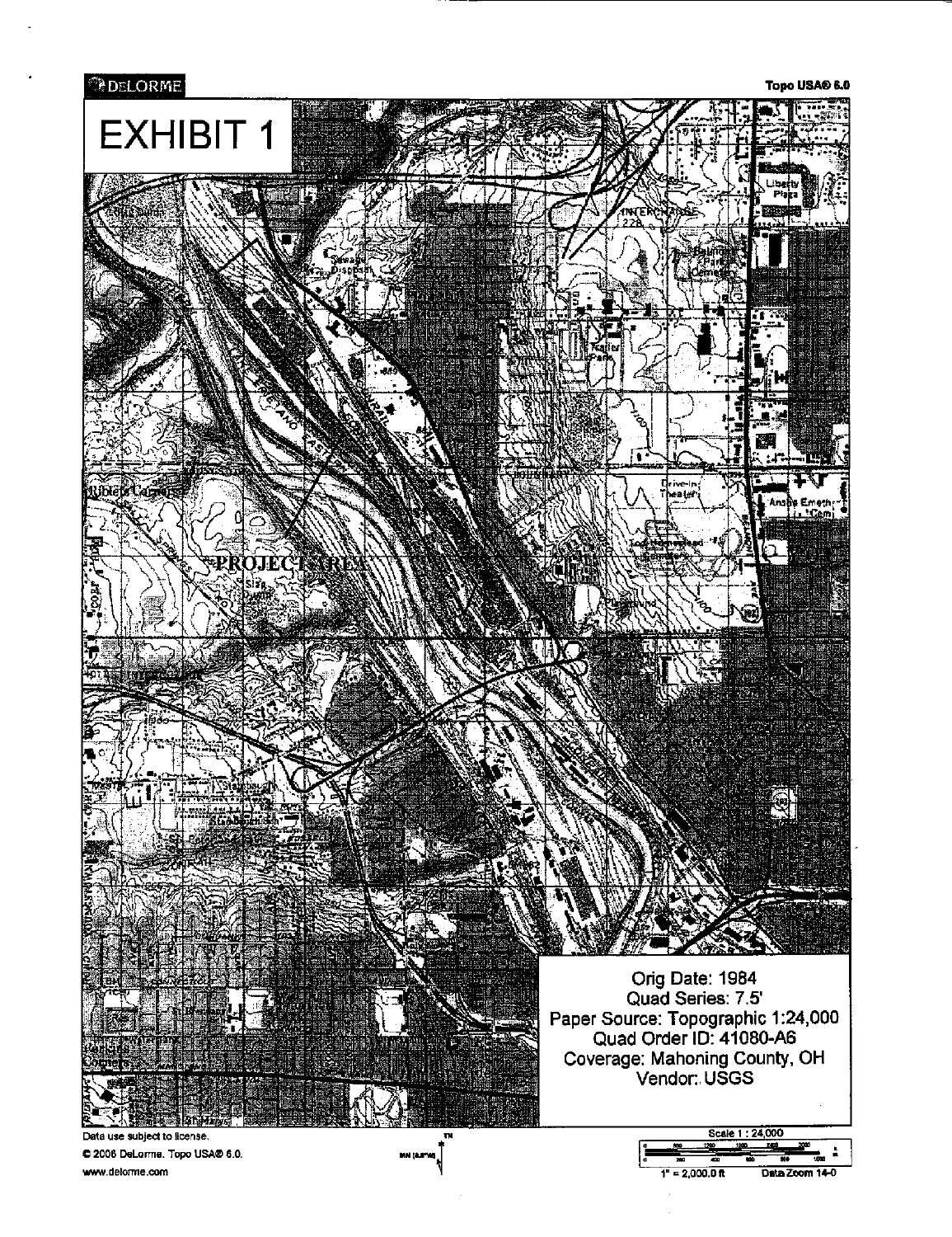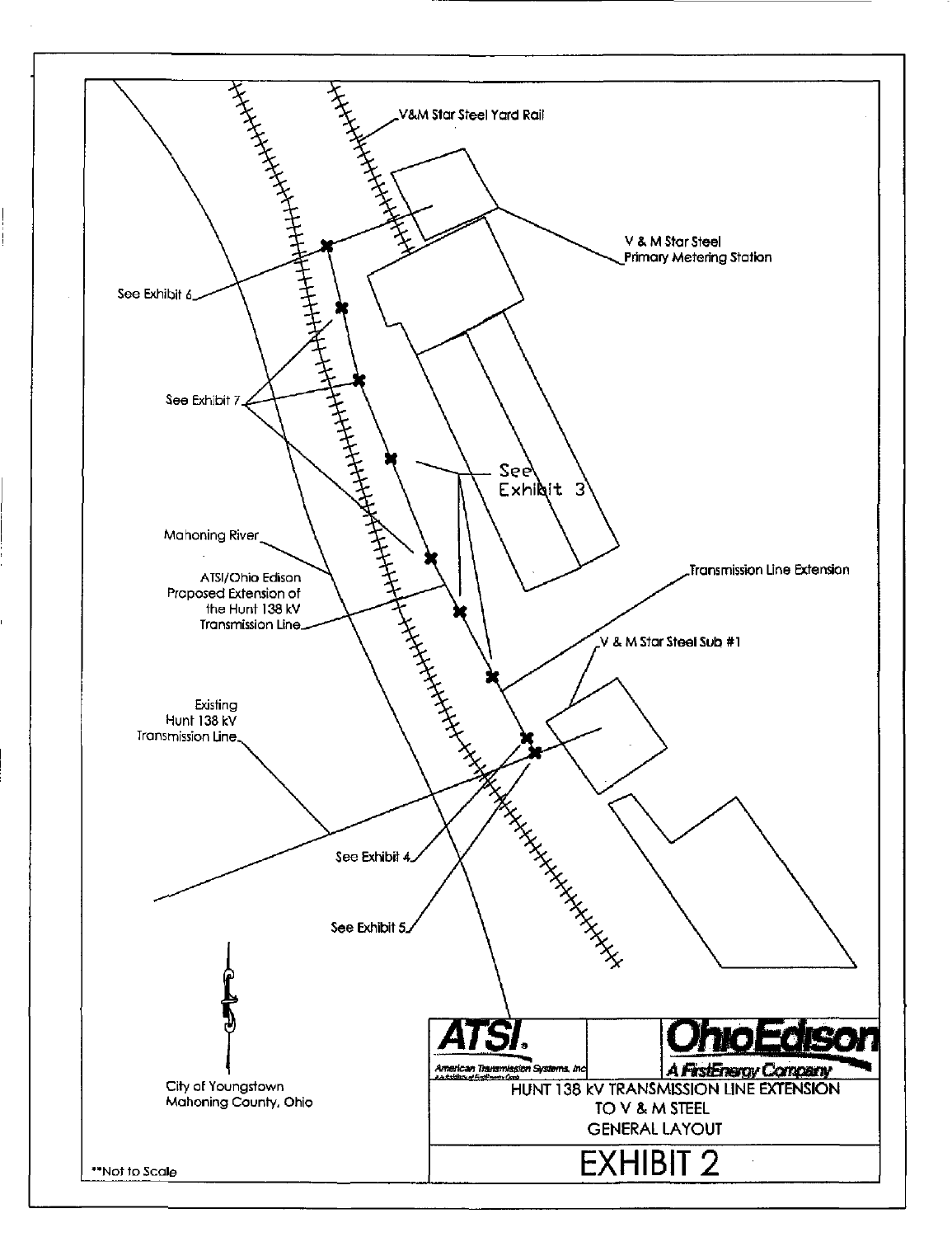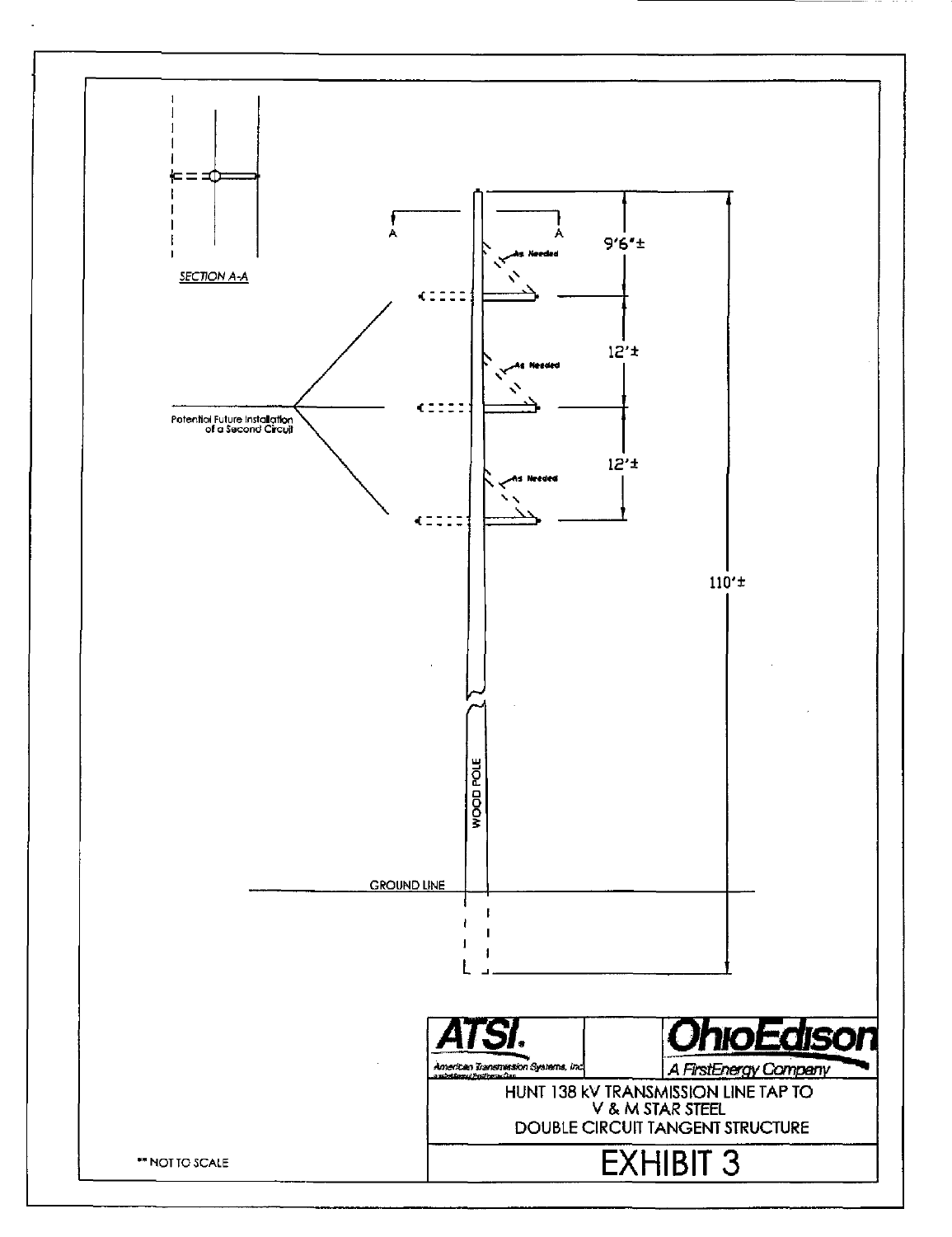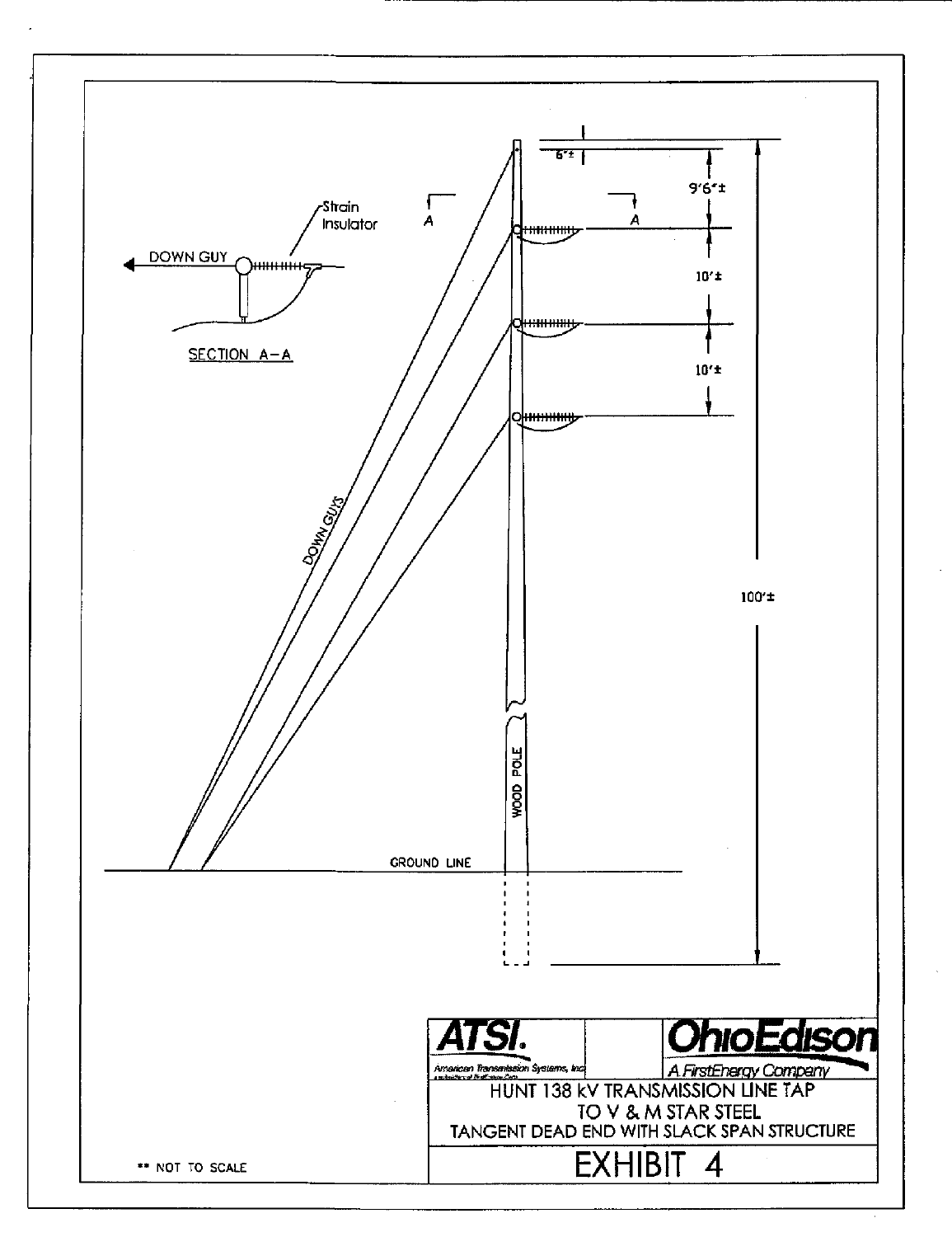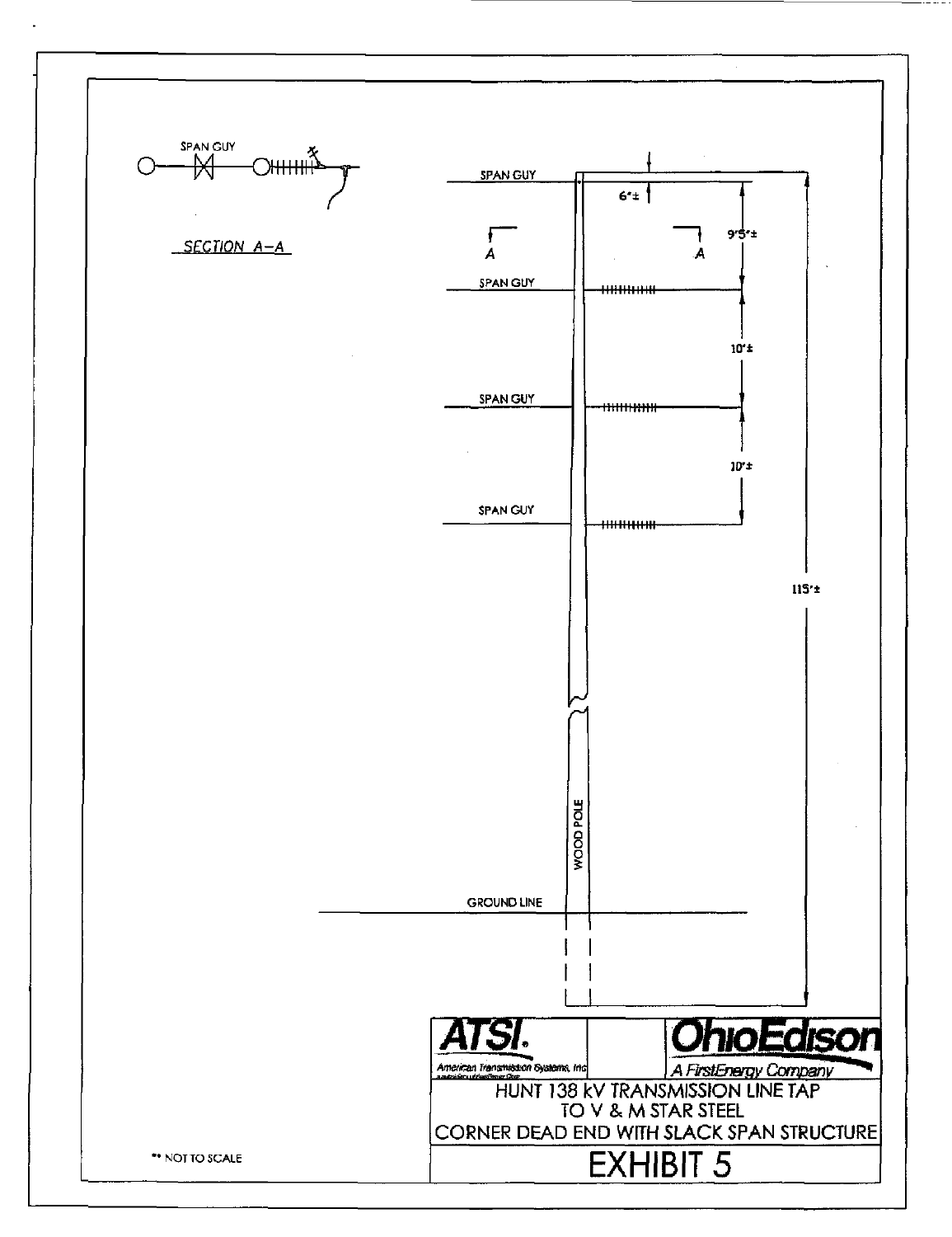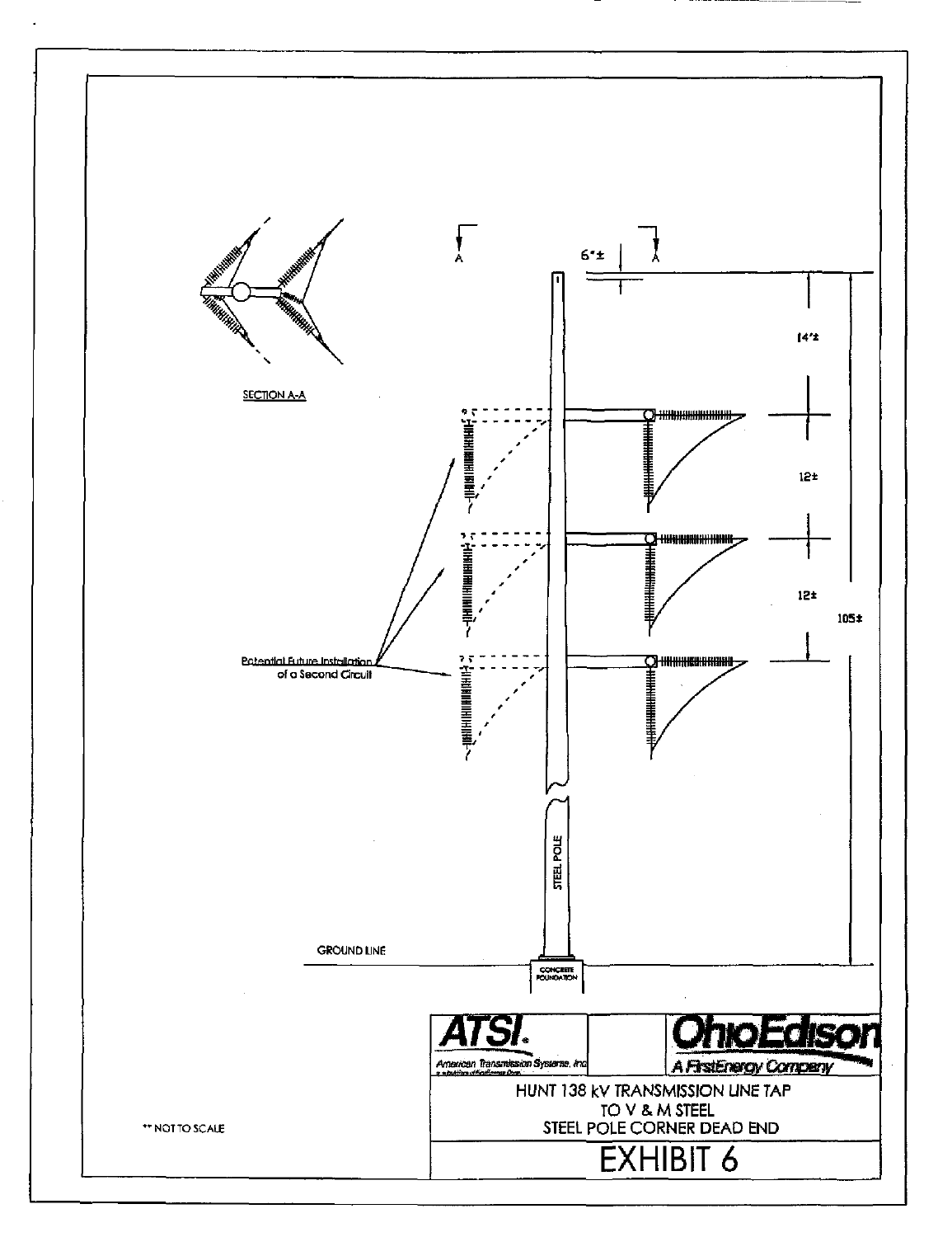